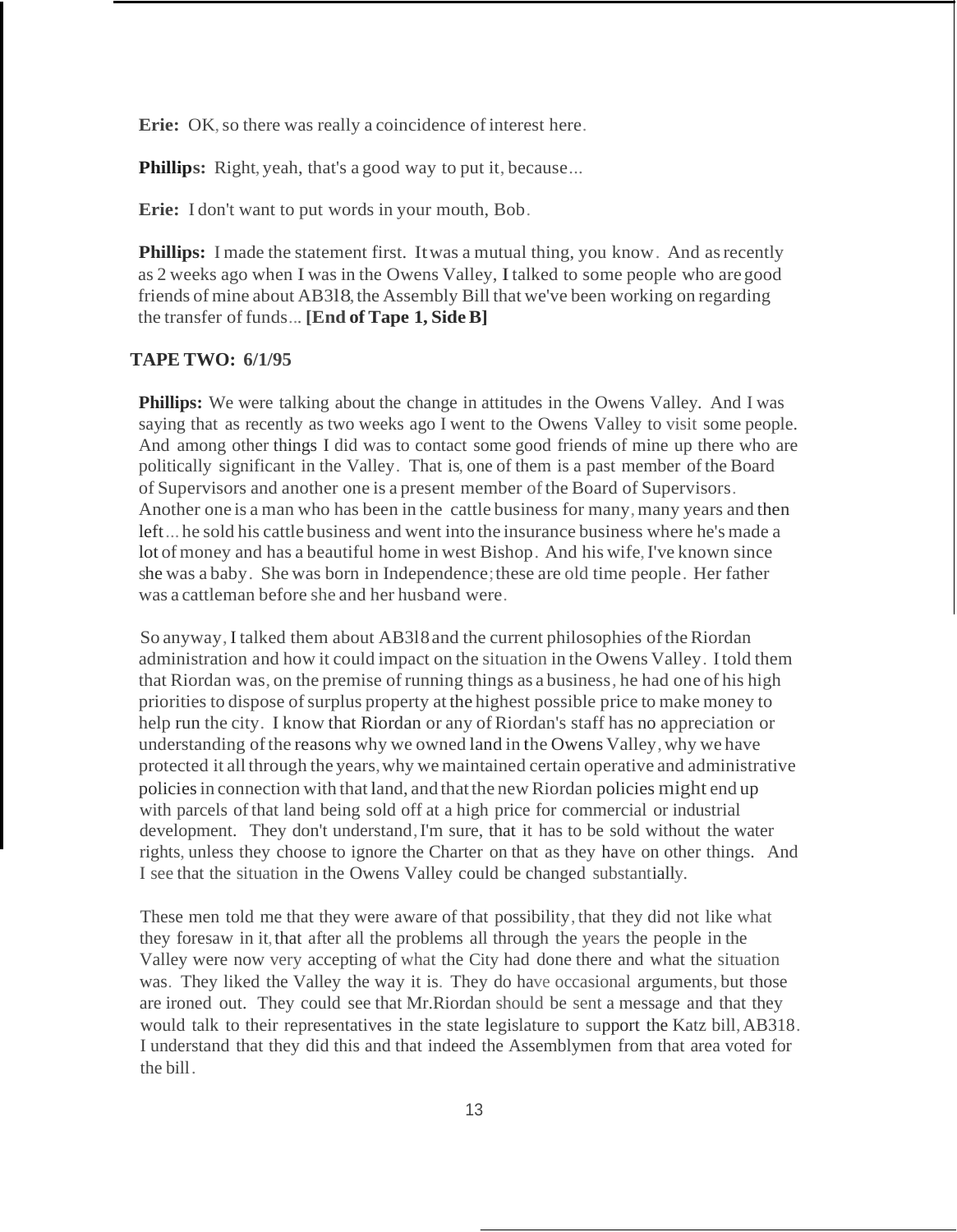Time heals all things, they say. The true value of any situation. I believe, resolves itself, makes itself apparent in the end. And I believe that's happened in the Owens Valley, I really do.

**Erie:** Bob,just to play the devil's advocate, which, as you know,being part Irish, I love to do...

**Phillips:** Please do...

**Erie:** Over the last twenty years there have been several continuing controversies up in the Valley . One was an issue regarding groundwater and groundwater diversion with respect to the second barrel... to the second L.A. aqueduct, and more recently (and you tell me from which quarters) with respect to the temporary stopping of Los Angeles diversion of Mono Basin water until the lake had refilled to a level that was mandated by the state. Can you talk a little bit about those more recent controversies... the nature of them and the forces behind them?

**Phillips:** Yeah, certainly. First of all, understand that we're talking about two separate watersheds. That's the first thing to understand. The Owens Valley watershed situation and the groundwater largely comes about... well there is a faction, and this, I have to say, is primarily the environmental and naturalist faction... a few of them are in the Owens Valley but more of them are outside the Owens Valley...

**Erie:** Including the City of Los Angeles…

**Phillips:** Including the City of Los Angeles. Many of them plug in their electronic typewriters to the city's Power System, generating power through aqueduct water…

**Erie:** Bob, I suspect that it's their computers today...

**Phillips:** Yeah... and type angry letters about the...

**Erie:** To the L.A. Times...

**Phillips:** to the L.A.Times... about the Department that's furnishing their water and power. Anyway, most ofthe groundwater argument has been with regard to the lowering of the groundwater table, which thus allegedly dries up the ground, destroys certain phreatic plants, and causes the dust problems in the Owens Valley, which are now being touted as a terrible situation. I don't find any natives up there that feel the situation's any different...

**Erie:** Bob, there are allegations that it contributes to global warming.

**Phillips:** That could well be... They grab anything they can.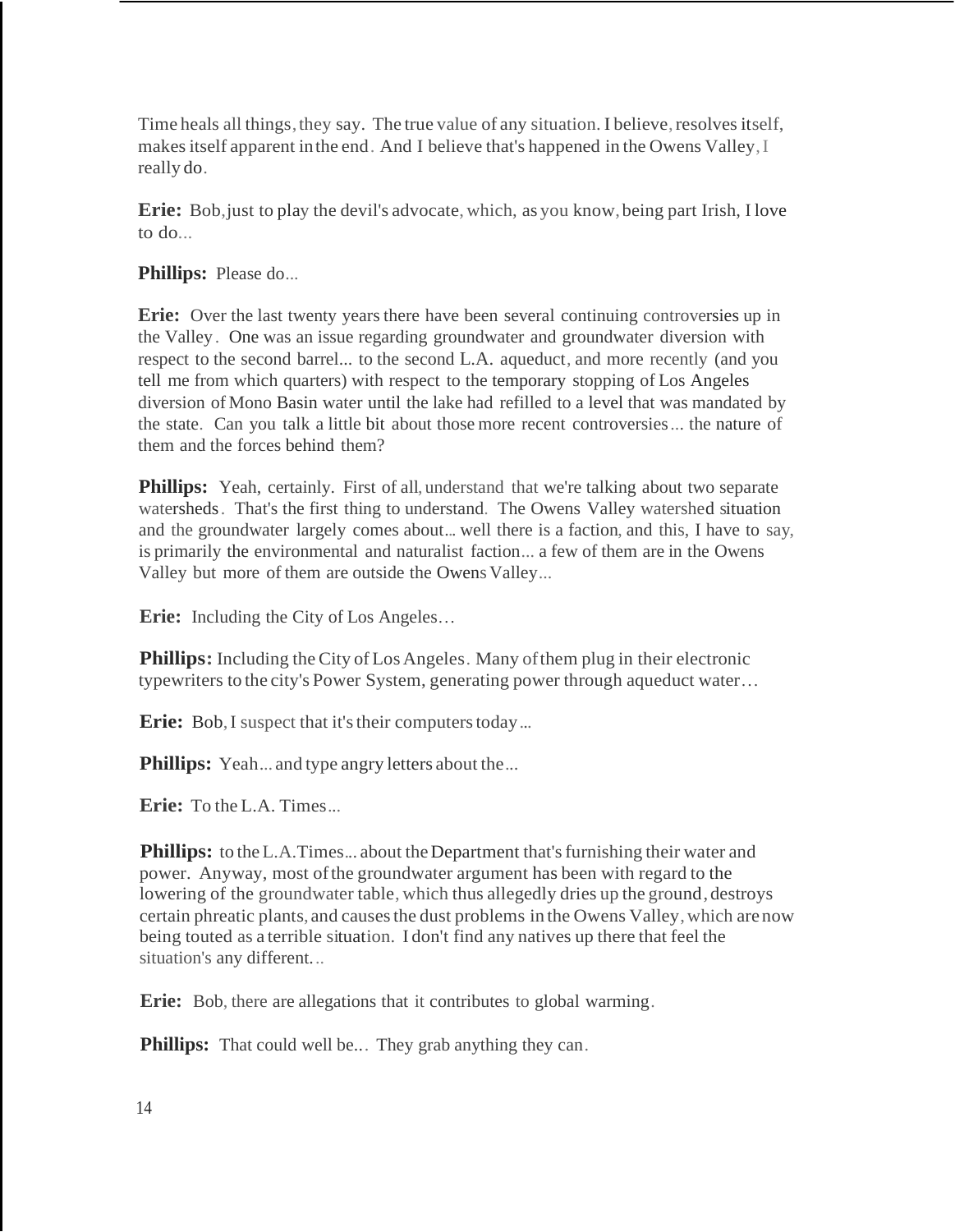**Erie:** I'm pulling your leg. [Erie speaks simultaneously to Phillips]

**Phillips:** The groundwater situation is actually not yet resolved. There has been an agreement made between the amount of water that can be pumped . I had a great deal to do with the planning of the Second Aqueduct, in so far as the availability of water, the studies that were made, the use of groundwater. The Second Aqueduct was designed to transport approximately half the amount of water that the First Aqueduct was, 210 cubic feet per second.

**Erie:** And the first barrel, Bob, was designed...

Phillips: For 430...into Los Angeles, yeah. The Second Aqueduct water... generally, the concept was... and this is what...I prepared the section of the report to the Board that had to do with this subject. The concept was that one third of the water, approximately 70 second feet would come from the Mono Basin. After all, the aqueduct was built because the state was after us to either complete the works, where we could prove up on our filings on the Mono Basin, or abandon the filings so that somebody else could have them. And the way to do that wasto build the second barrel. And the additional diversion from the Mono Lake...I'm crossing the border here a little bit... was designed to comply with the state's edict that we prove up on our findings.

Erie: And if you don't, I mean, the underlying doctrine is use it or lose it?

**Phillips:** Yeah... so a third of the water was to come from the Mono Basin, just increased diversions from the Mono Basin. And we had all the permits to do this. That is, the water permits, the permits for water. We didn't have a license and you don't get a license until you actually construct the works and show that you can divert the water that you have a permit for. We couldn't. But the second barrel would allow usto divert that much water and therefore go to license, which is what the state wanted usto do… and we wanted to do. So that wasthe purpose of building the Second Aqueduct.

The next third, approximately 70 second feet of water, was to come from the use of the Owens Valley groundwater basins... nothing in Long Valley, just the Owens Valley groundwater basin ... which were in the experience that we had with those basins, it was well within the capability of those basins to produce 70 second feet, easily. That's where the second 70 second feet was to come from.

The third, roughly 70 second feet was to come from a revamping of our agricultural use inthe Owens Valley. Again, we're talking aboutjust the Owens Valley...Bishop,Big Pine and Manzanar on the South. That was to come about by, instead of doing as we had in the past... that is,giving the Ranchers water when we had it, and withholding it from them when we didn't have it...thus, complicating their utilization ofthe land for better pasteurization and forage. What I'm saying isthat when the water supply was in doubt, a rancher couldn't afford to plant a great acreage of alfalfa and the next year have water withheld from it. It dies. It should last five years, before he has to re-seed it. If 15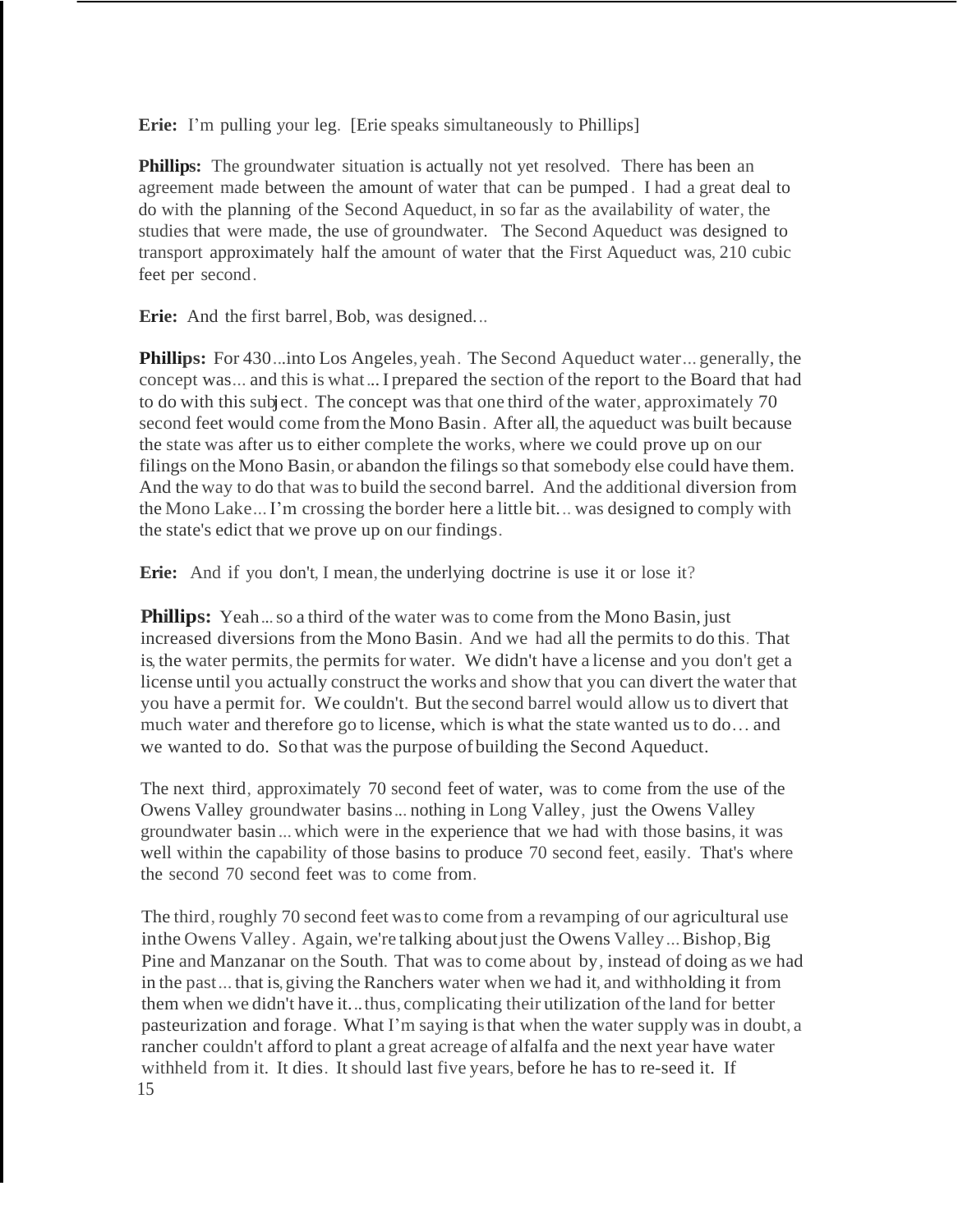he has to re-seed it the year after he has just re-seeded it, that's too costly. He couldn't do that. Sothere was not that much alfalfa…Or irrigated pasture,same thing. He couldn't afford to plant good irrigated grass pasture and to maintain it if his water supply wasin doubt. Our feeling wasthat if we reduced the acreage that was irrigated pasture and irrigated alfalfa, but guaranteed the water forit every year,then they would plant more of that...more ofthe pasture and the alfalfa...then the total production inAUMs (animal units months) of feed would either stay the same or even rise. And they would have a much more certain situation and therefore wewouldn't have to waste a lot of water some years, and from that we would get 70 second feet of water to go to Los Angeles. And that was a hard sell. And Iwent up there personally, by myself, and sold it to the ranchers, and said, "This is the way it's going to work." OK.

Now when all this started to happen. The people who were administering the Water Department at that time did some things a little different. First, the Mono Basin situation reared its ugly head and we didn't have 70 second feet coming from there. We foresaw that possibility . And also, the people that were running things gave the ranches more irrigated area than we had contemplated , although the ranchers had accepted it. And thirdly, they pumped more groundwater than we had planned and the groundwater table went down.

Now, my own knowledge of the groundwater situation in the Owens Valley isthat the real valuable supply of water is at great depth, several hundred feet to a thousand or more feet in depth. There are layers of the old lake bed and valley bottom down that far, because we have drilled wells down that far and brought up organic material from a thousand feet. There are good gravel beds and layers down there, aquifers that supply ample water. There are layers of clay in the old lake bed that isolate those aquifers from higher aquifers. And on top of the clay layers, there are perched water-bearing strata, which are fine with shallow wells. There's more clay on top of that so that some of these perched layers, if you drill into them above the earthquake fault, are artesian...were artesian. I've seen them flowing, nice streams of water just coming out of a well. And above that there is more clay, because the old lake reached up to most of that area. So that the water that's supporting these plants and the vegetation and the moisture that's required at the surface for these environmental concerns is totally isolated from the water at depth which we depended on for the export and which is fed totally underground from the mountains.

Now,I wasn't around during much ofthis...so I'm not too familiar with what the arguments were and what the give and take was. But my view... there's plenty of water in that Valley to have the agriculture that was had even before the aqueduct was built. And there's enough water, well, to provide that irrigation and there's still enough water to fill both barrels of the Aqueduct. And I haven't seen anybody disprove that.

With the... of course, the Owens Lake bed has become very much involved in this air pollution thing and the Lahontan Regional Air Quality District, I think that's what it's called, has written a lot of studies and taken a lot of samples about the impact of Owens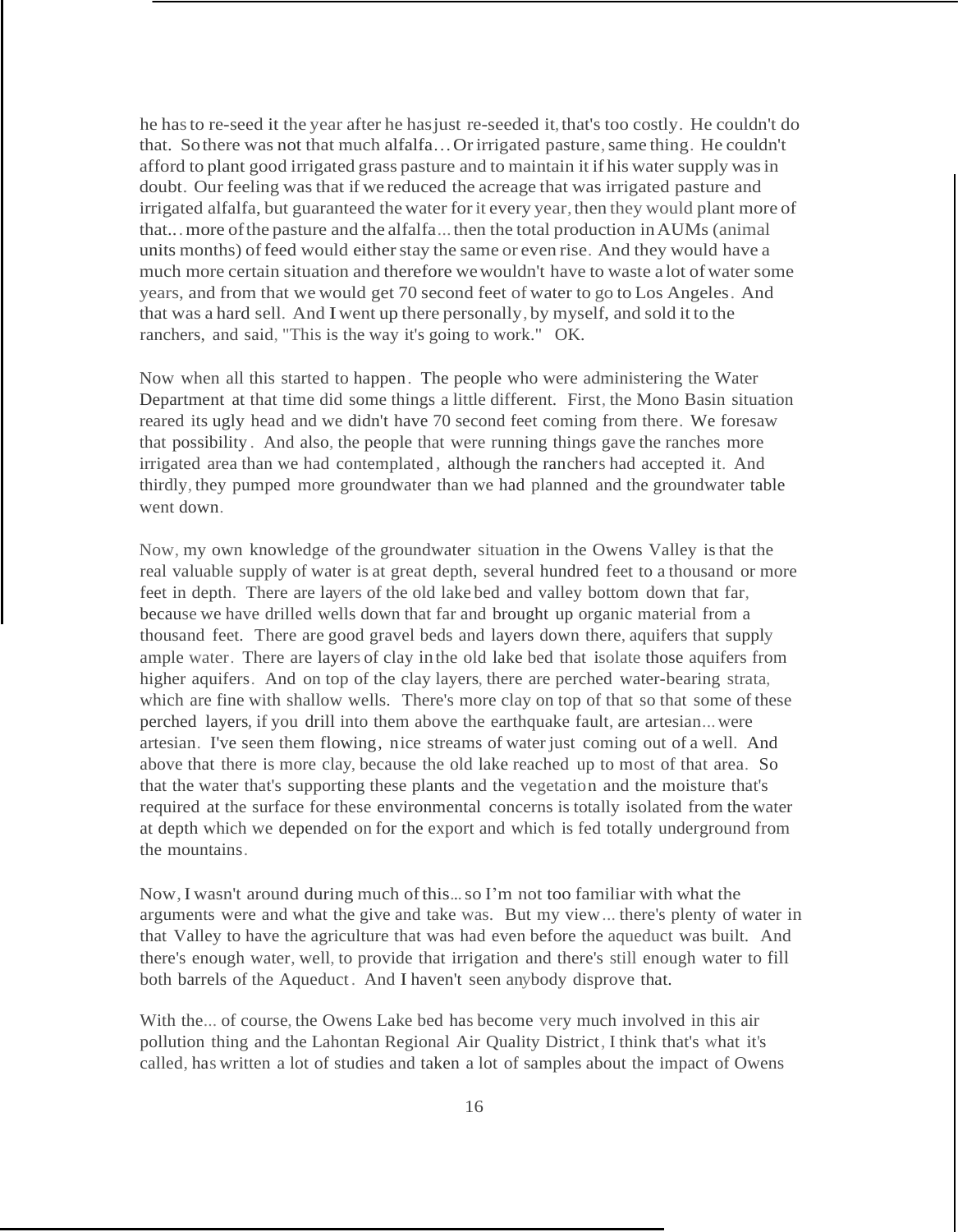Lake. And of course, what the Department is foreseeing now... with the decision in the Mono Lake case, and also the decision in the Owens Gorge where one of the penstocks in the Owens Gorge, through a mistake made by an operator at the plant, ruptured under extremely high pressure surges and spilled into the river bed. And the environmentalist and the fishing people immediately seized on that as putting water back in the river and that we had to leave it there. And the courts agreed with that. And the saying was among the environmentalists and the fishermen "Well, we got the Gorge water, now we're going after the Owens Lake and the rest of the river." And, I have no doubt that they intend to do that. So this is all rather frightening, but it's all... and I'm going to say it because I feel it...it's all the environmental movement, it's all the outdoor people movement . And this irritates me because that water supply and the power that comes from there, that isn't coming from there now because of the Mono Lake and the Owens Gorge thing... some of it is, but not most of it... is supplying an awful lot of people in Los Angeles with low cost power, particularly the hydropower, who are too poor to ever think of going and enjoying fishing in the Owens Gorge, or viewing Mono Lake, or seeing any of the wonders that are up there, regardless of whether we bring water down or not, really. It bothers me that their interests are that narrow, frankly. There's really only a handful of people that ever did fish the Owens Gorge;it's a steep... hard place to get there. To get there now, they'd have to use a road that the Department of Water and Power built. So it all seems a little unfair to me.

**Erie:** What about the Mono Basin controversy. Is that generated by external forces?

**Phillips:** Yes. A man by the names of Gains, who was since killed in an automobile accident...I don't like that. But he formed the Committee for the Preservation of .Owens Lake, or whatever it's called... the Owens Lake committee, and did a great job of campaigning and propaganda in connection with it. The big thing first was that the lake would lower, and it did. There were two islands in Mono Lake before the Department started their diversions. One, Negit, which is a little black volcanic eruption and a larger one, Paoha Island, which is largely sedimentary. Erosion ... I have some ideas about it I won't go into. But anyway, Negit Island was a seagull area and had been for centuries, maybe millennia. And I pointed out to somebody...well, I pointed out to my wife the other day when we were in the Owens Valley, it happened to be the right time of year, and I had seen this many times but I pointed up at some white birds circling and I said, "Do you know what those are?" And she said, "Geese or ducks?" And I said, "No, seagulls." "Seagulls! What are they doing up here?" I said, "They're on their way to Mono Lake. They're going to raise a bunch of young up there and then take them back down... at the beginning of fall... they'll take them all back down to Santa Monica." And she couldn't believe it, but that's what happens.

But the feeling was, and they were correct there, that the minute that there was a land bridge between the shore and this island...

**Erie**: The predators, right? The predators would come across.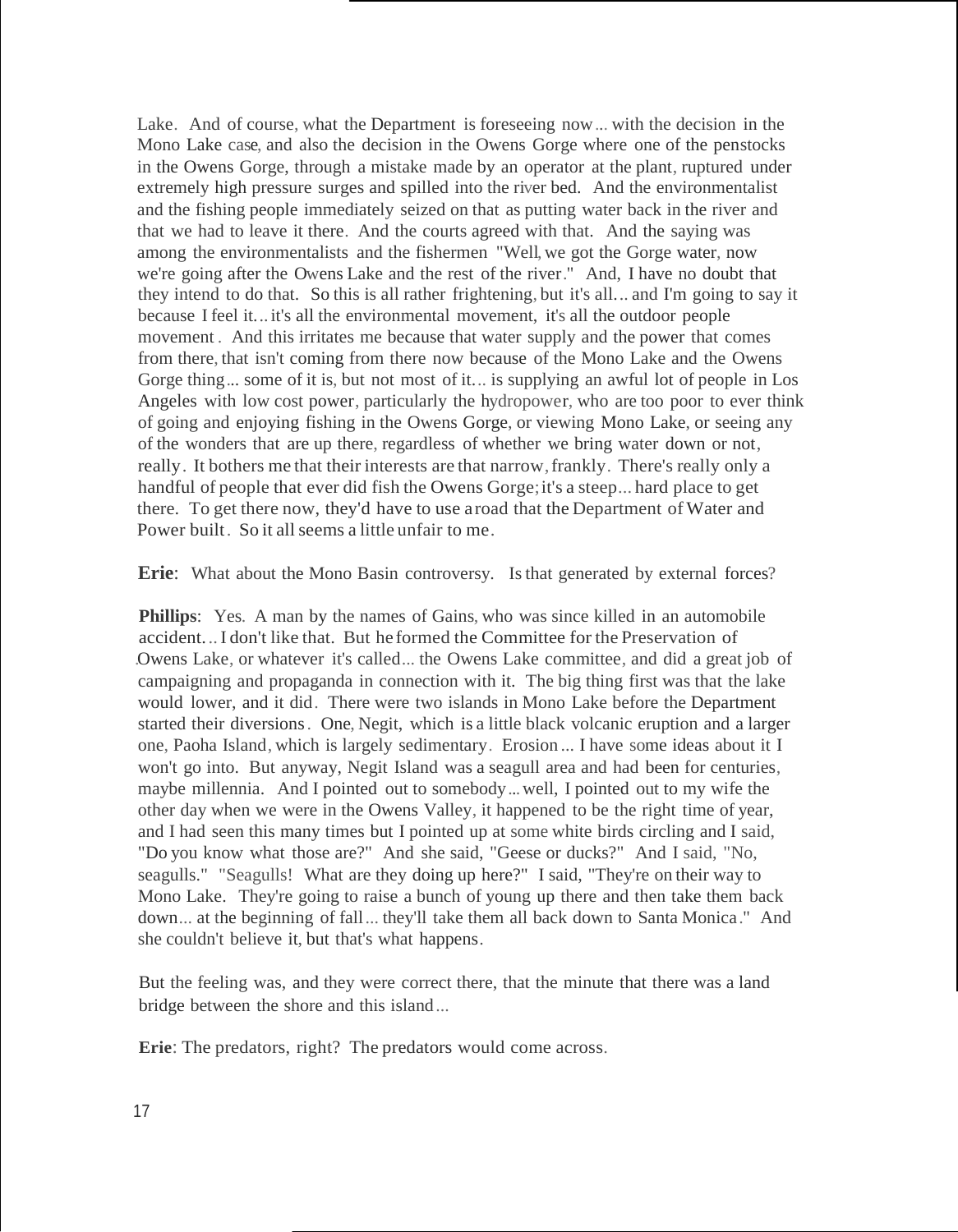**Phillips:** The coyotes would come across, and other predators, and eat the eggs and this would be a terrible environmental thing. I don't argue with that, it was a valid issue. A lot of money was spent by the Department to build fences and isolate the island from coyotes and predators. But that wasn't enough...

**Erie:** Why not just dredge out the land bridge...

**Phillips:** That could be, but you'd sure ruin a piece of equipment with saline water...

**Erie**: Yes, exactly... in saline water... maybe, you could do it with laborers. But that would certainly be of... dig down...

**Phillips:** Then the next thing, after the coyote problem was solved, with the lake lowering the brine concentration increased. Less volume of water, same amount of brine, so the water was getting saltier and saltier. This would kill the brine shrimps. The only thing that lives in the lake are brine shrimp. On the lake, around the shore, there are just areas that are just black with little brine flies, black flies. Both of those are feed for the seagulls. And the hue and cry was that the brine shrimp would die, the brine flies would die, and the seagulls would lose their flies and that would ruin the environment . So this brought about a lot of court cases. The Committee for the Preservation of Mono Lake or whatever it is, Gains'Committee, was able to raise a great deal of money... to save the lake.

When we were planning the Second Aqueduct, we of course knew that this would happen, not exactly to what extent. But I had told... during the process and while I was going up there and trying to sell the project to the local people up there... I had a lot of conversations with Eddie Denton . Eddie Denton was at that time the District Attorney of Mono County. Nice guy, a real good friend of mine and really had been a very good friend to the City. A very nice guy to work with and their supervisors were nice people and we got along great. We did everything we could for them and they knew it and they appreciated it.

But I told Eddie,I was up there having lunch with him one time... and I said, "You know, the lake went lower."

And he said, "Yeah, I suppose... how much?"

And we had kept evaporation records for several decades on Mono Lake, that is an evaporation pan (very carefully monitored) that floated on the lake, and measured every day the amount of water gone was recorded. And we had very good figures on the evaporation rate on the lake. Using those figures and figuring that we're going to take another 70 second feet... how big an area of water. .. with what was something like 3 or 4 feet a year evaporation rate... would evaporate enough acre feet to produce 70 second feet of fresh water... And on the basis of the calculations I made... I assumed that Mono Lake was a circle, you could impose a circle on it that left a little bit inside and a little bit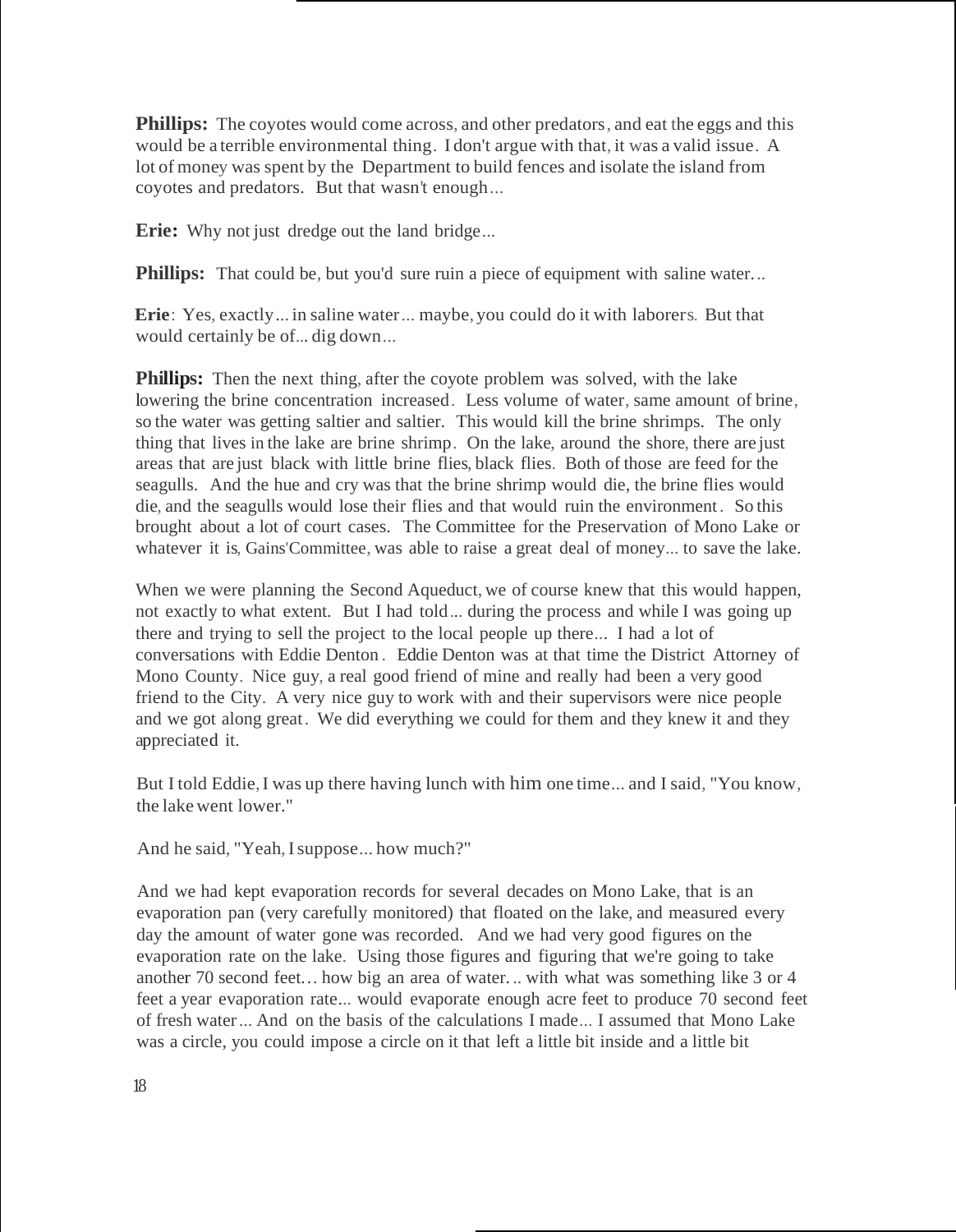outside, but it was easy to balance those for my purposes...

And I said, "The mean shore line... will recede probably about a quarter mile."

Now there are parts ofthat lake where on the north side that black bluff comes right straight down into the lake,I mean it's deep all of a sudden. And there are other areas where it's very flat, particularly on the west side,where you see it.

SoIsaid, "Ithink it will recede a quarter of amile. And Idon't know whether that's accurate or not.

But Eddie just kind of just shrugged his shoulder, "Well..." And I said, "You don't have any problem with that." He said: "No, I don't see any problem with that." Nowthat happened,thatreallyhappened...I told himitwould godown,Itold himabout how much...Now Ihavetofind out howmuch the average receding ofthe lakehasbeen. I haven't figured that out.

The Mono Lake... the thing that bothered meabout Mono Lake... and the other day again when I wasintheOwensValley,oneoftheemployees had agranddaughterthatwasin highschool,*is*in highschool and shehad aproject on National History Day... I'm sure you're familiar with that, for high school students. My Grandson was successful in that. And she had a project, and the project wastheMonoLakeControversy. And shethought itwould helpanawfullotifshehadastatement frommethatshecould incorporate in her project astowhat Ifelt aboutthe controversy. SoI went ahead and Imade alittle statement, I ought to have it in here... the gist of it was, and I tried in a very short statement to cover what has been my reaction for years on this.

It seemsto me there's something wrong with the system when you build a major project, you properly follow every legal step required to build that project, you get the permits from the state, you make the filings, you build part of the project, you show good faith all the way, and nobody says anything. Everybody knows what you're doing,including the courts. And finally,you're told by the state, "Look, you have these filings and we've been extending the permits for years," ...which they did, in effect, the state led us on, because they renewed that permit every year probably forthirty years... And finally said we've got to start husbanding the water resources of the state more closely. And they adopted this policy, not just for us but for everybody in the state. Use it, or lose it. Just as you say. That's it. And we said OK, we're going to build a second barrel." **[End of**

## **tape 2, side A]**

**Phillips:** I just wanted to say that we did everything that the state asked us to do in good faith and we built a system. We planned for a water supply which is vital to an awful lot of people. You know,you plan it ahead...awater supply thatshould last ahundred years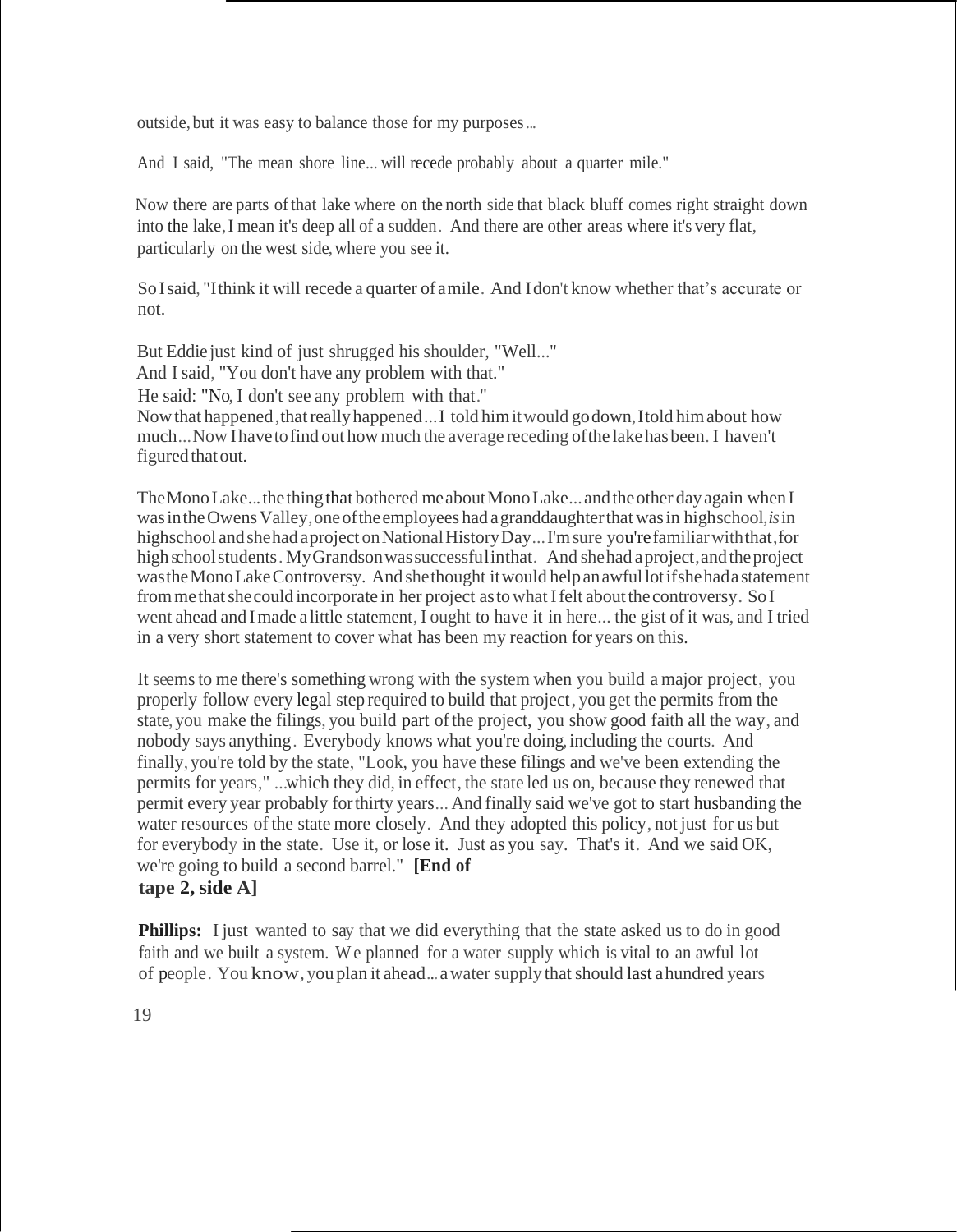or more. And we get ready to finally implement this and the court comes along and says, "The laws have changed, we don't think the way we used to and you can't do this. No matter what you've got in it, no matter what you've planned . No matter what other resources you've rejected because you had this one. You can't do it." If the court had said, "Well, from now on... the public interest law is going to prevail, but you've made this commitment, go ahead with your project but nobody else is going to do it." I'd buy that, that's all right. But it seems to me terribly unfair that something this fundamental to people, this vital to people, on thislarge a scale, isthwarted by a new societal thinking, by a new sociology influencing the courts.

**Erie:** The interesting thing is that today, ifthe issue came up again, the courts might think differently, because we've had another revolution in thinking, just in the last six months.

**Phillips:** Yeah, we're now against Affirmative Action. I was against Affirmative Action for the same reasons they're complaining about now when it first came out. Nobody listened to me...

**Erie:** What I was referring to, of course, Bob, was the roll back in terms of the Clean Water Act, the Endangered Species Act...

**Phillips: ...** and the Warden Valley Nuclear Dump! Hah, Hah!

**Erie:** And the courts ultimately also read... follow public opinion in the election results. Particularly inCalifornia, you know, where there are...elected positions. But even the federal courts which are, of course, appointed for life. But the point is that today, you know, the decision might cut in a different direction. A lot of it has to do with the timing.

**Phillips:** But this is aggravating and kind of frightening to me, that you can't plan ahead, is what it says. You can't plan ahead. And when you're building a major Water System, or a major power supply or any other major development you have to plan ahead.

**Erie:** You have to have a reliable or certain future. I mean that's the whole basis of making these kind oflarge scale capital investments.

**Phillips:** You know, you can't pick up the City of Los Angeles and move it to the Columbia River. You can't do it.

**Erie:** And interestingly, the real losers in all ofthis may be the City and County of San Diego. Because Los Angeles does have claim, it's called preferential rights, Bob. I'm beginning to learn the law of the Metropolitan Water District... which, and we will end on this note, the County Water Authority of San Diego, right, is now seeking to abolish. Anyway, we'll take a break at this point.

--BREAK--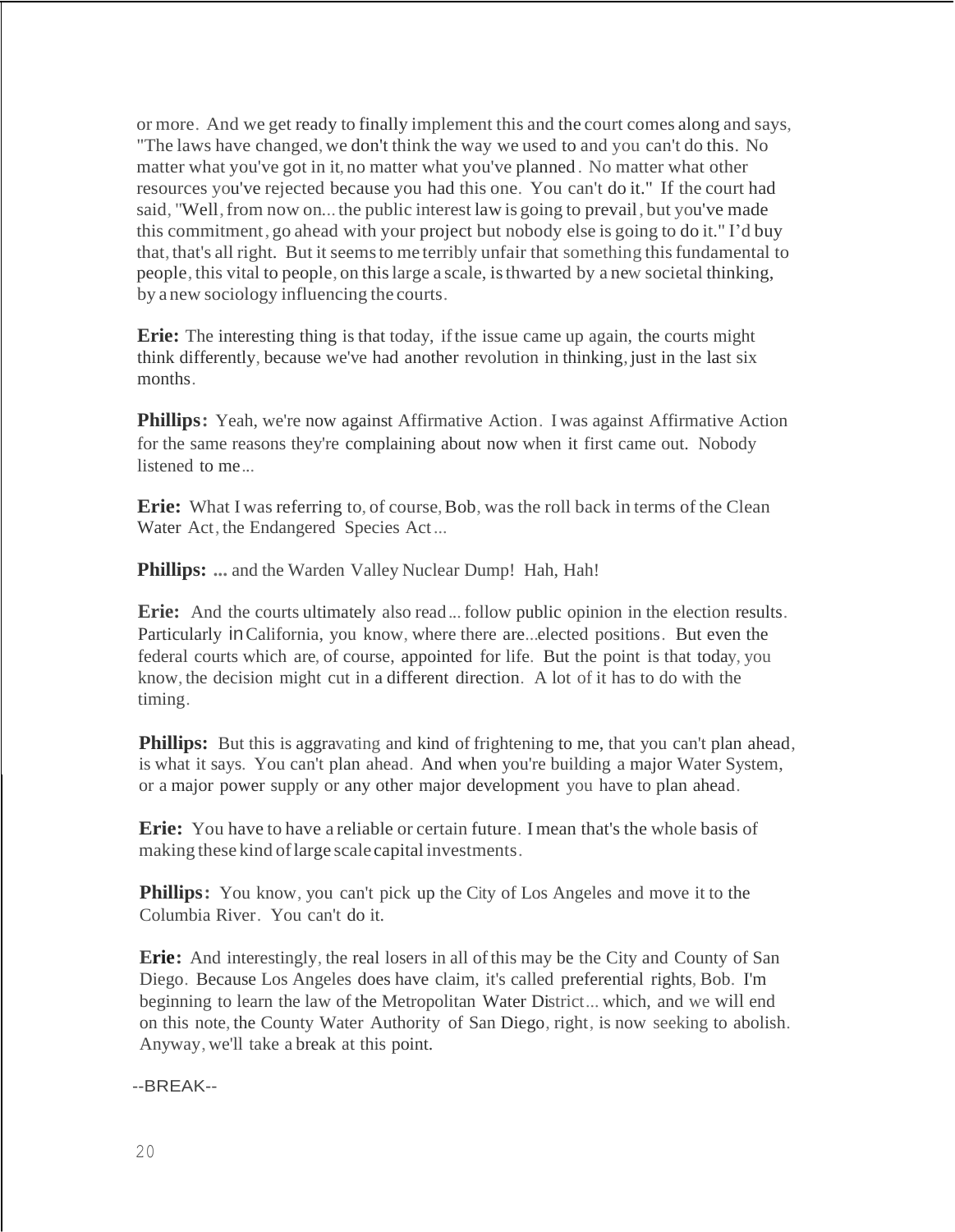**Erie**: Bob, I'd like to turn the conversation from up north to down south, from the Owens Valley to City Hall, to have you record your observations during your tenure in the Department in terms of the Department's changing relationship with City ·Hall. And, to first ask you about the relationship at various points in your career, as you saw it, in terms of the mayor, or in terms of particular mayors... ifyou can talk about a Yorty, a Bradley, or a Poulson . And, were there different attitudes toward the Department, a different pattern of employment with respect, right, to the D.W.P. boards? And then we can talk about the City Council.

**Phillips:** All right. My first remark would come under the heading of "people are funny." It became apparent through the years, to me, and it certainly was to others. That the sequence of mayors, kind of followed a typical pattern . When they first came in as a new mayor they were inclined to be very suspicious of the Department . They were inclined to appoint commissioners, Department commissioners, who were primarily... political appointments. They were payoffs for... something that the commissioner had done for the Department. Obviously, little thought w as given to the ability of the appointee, as far as helping direct the Department or having any background in matters typical to the Department. And it was not very successful. Yorty was that way, Bradley was that way, and from what others have told me Poulson and a whole string of mayors were kinda that way. Then as they began to know the Department better, and as their commissioners began to understand that the Department was a big, complex, good operation, their attitude would change and they would be inclined to replace the commissioners with people who were a lot more oriented toward the business of the utility operation and the concerns of the Department and even the political concerns.

The mayor that appointed me... or appointed the commission that appointed me, of course... was Yorty. And he followed that same pattern. He was in office when I was appointed . I had had some contact with him during the episode of the February 1971earthquake, when I had talked to him directly about evacuation of people and working with police chief Ed Davis as far as evacuation of people and controlling all that aspect of it. And by that time, Yorty was a total Department supporter. Bradley in this same fashion became much more of aDepartment supporter. I don't think asmuch as Yorty was.

The commission that was appointed when I became General Manager was high-caliber and really a splendid group of men. They were business people, they were high-caliber responsible people. They had the interests of the Department at heart, they were not politically oriented, particularly. This brings up another attitude of mine. I could never understand why mayors, and this goes for Councilmen too, couldn't accept the Department for what it was -- a well-run organization in the view of most people and certainly in the view of the financial institutions, the rating agencies, and so on -- and realize that the Department was an asset to them. The better the Department was run, the better they'd look. And yet, they didn't seem to want to see... they seemed to want to criticize the Department , downgrade it.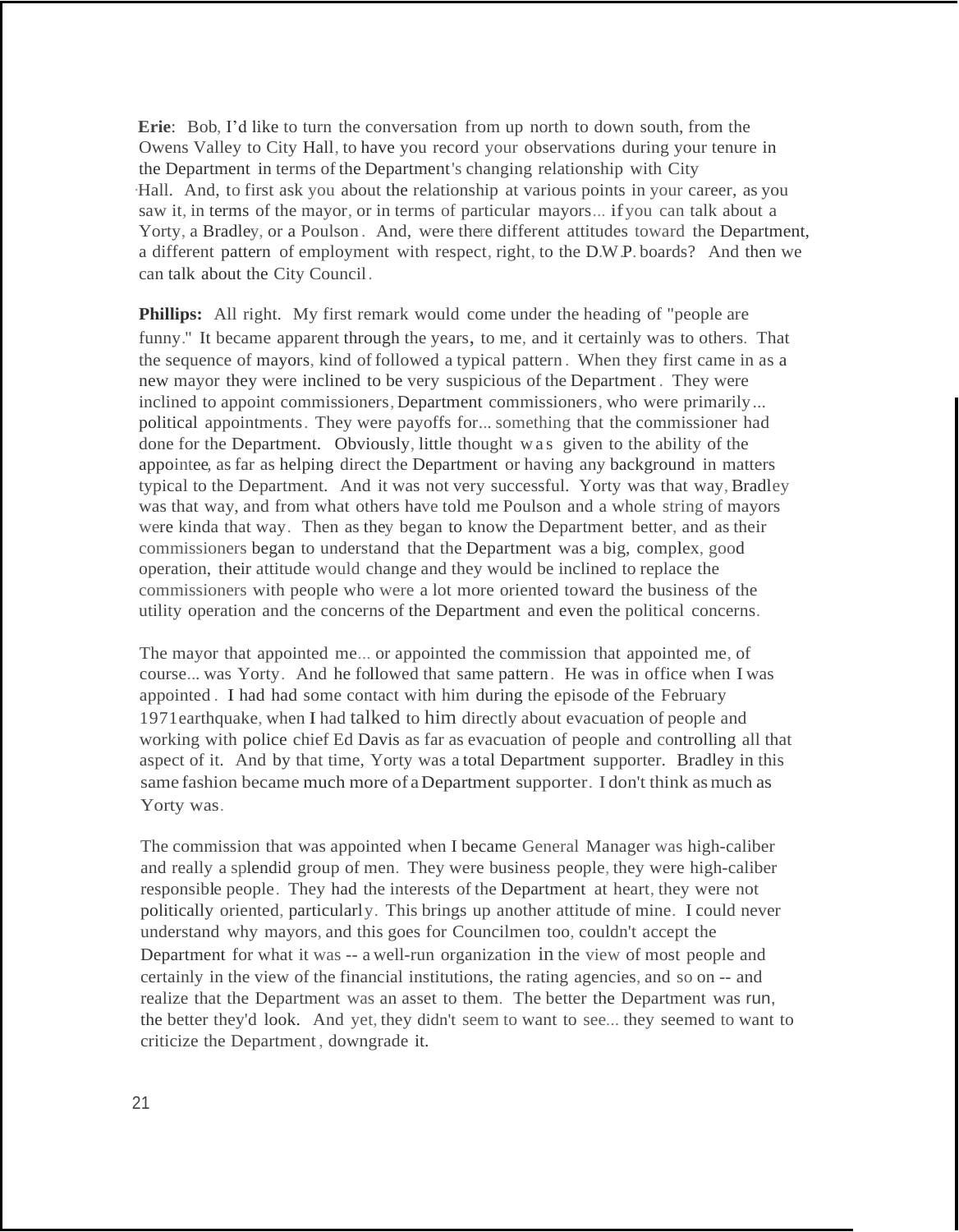**Erie:** Why do you think they wanted to criticize it, Bob? It played better with voters?

**Phillips:** I don't know, that's the only reason I can think of, particularly in the Council. They felt that if they could appear, at least, to dominate the Department.. . "We're tellin' the Department what to do, we're running this show." It did, as you say, play better with the voters. Where I don't think it would hurt to say, "Look, this is our Department,great place... credit to the city." They would have made things a whole lot easier, but I expect that's too much to hope for. I only was in a high executive position during the tenure of two mayors, Yorty and Bradley. Because Bradley was in office for so long. My relationships with both of them were good. Ihad known Bradley at U.C.L.A., casually. He was out for track and I was out for crew, and I'd run into him in the gym and in workouts and so on, and didn't see anything of him until I became General Manager, or at least Chief Engineer of the Department... I mean Chief Engineer of the Water System... I saw him occasionally inCouncil meetings when he was aCouncilman. I got along fine with him and I got along fine with Yorty.

**Erie:** But you don't think that Bradley was quite as strong a supporter of the Department, that Yorty was?

**Phillips:** I don't believe so... He wasn't as strong a supporter, he didn't expose himself by appearing to defend the Department when he might have.

**Erie:** And Yorty did?

**Phillips:** And Yorty did, Ithink?

**Erie:** Bob, we do know where Yorty got his first job in the public sector, do we not?

**Phillips:** In the Department.

**Erie:** In the Department under Scattergood. He was a right–of-way agent, right, for the hydroelectric lines.

**Phillips:** And, of course, we're talking about mayors, not Councilmen, but when I used to come down from the main office building in the Owens Valley, when I was working a lot on budget matters for the Aqueduct Division, I'd park in the Hill Street Garage and then walk through some back pathways through the buildings of the Department in the basement. And very often I'd see Gil Lindsey down there cleaning spittoons. He was always friendly and I was friendly with him. We were very cordial and when he became a City Council [member] he was a good friend of mine...

**Erie:** And a good friend of the Department.

**Phillips:** Yes, he was. So that pattern among the mayors was fairly consistent, in some ways a little amusing, certainly interesting, and I think, a credit to the Department that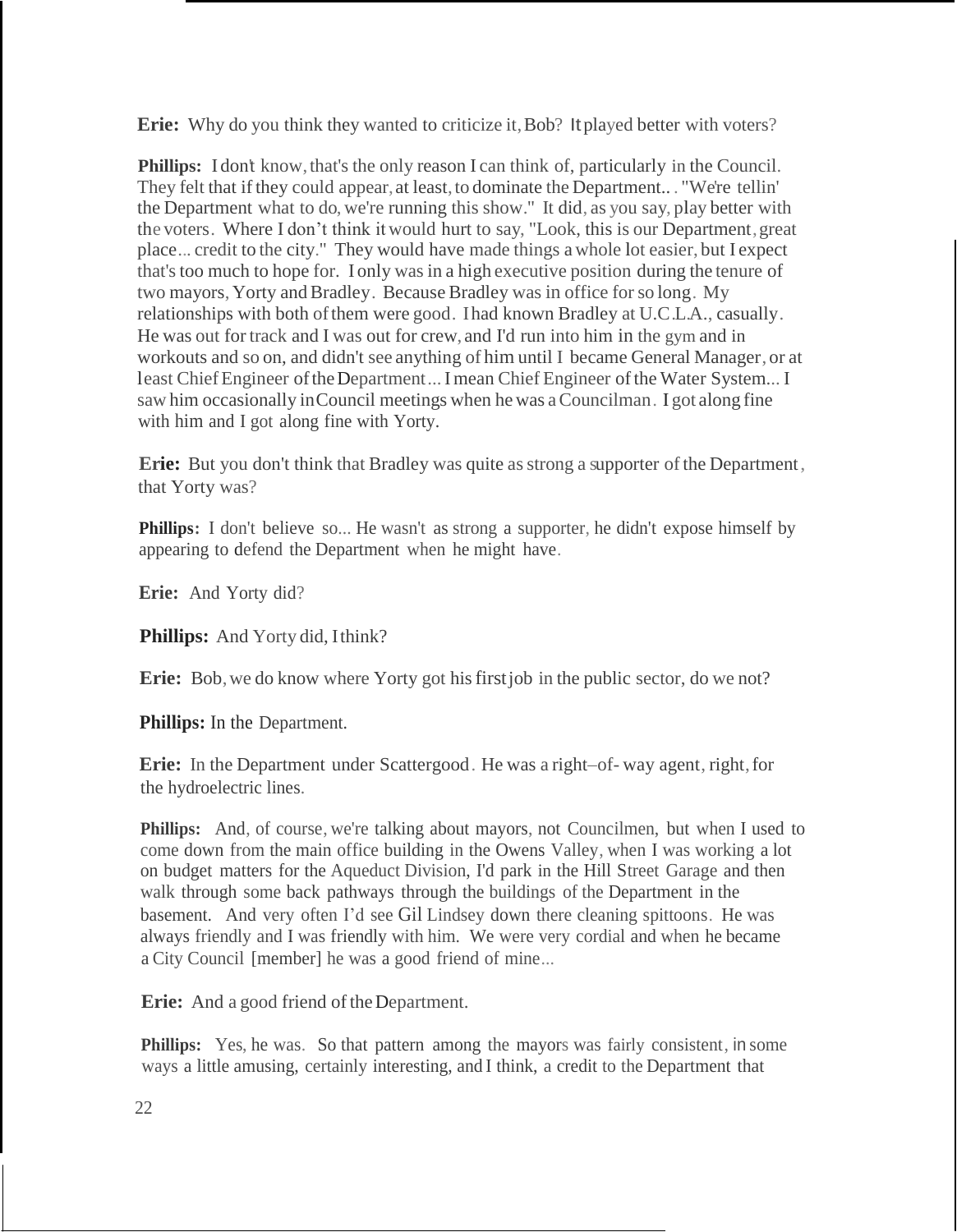it could overcome any built in antagonism that these people came into office with and demonstrate that it was a very valuable part of the City operations.

**Erie:** Did the Bradley Board appointments...were they different from Yorty's, in terms of the kinds of people,the backgrounds, the diversity?

**Phillips:** They were somewhat. The Yorty Board, which was there when I came on board as General Manager was, asI say, all very responsible business people, well known. Or professional people...Henry Bodkin, Sr. a very prominent attorney in Los Angeles. And the others were the same caliber. When Bradley came in, I don't know if he was the first one that did it, but his first act wasto get an undated letter of resignation from every commissioner .

**Erie:** And, Bob, you know this personally?

**Phillips:** Oh, yes, I know this personally ...

**Erie:** Because I've heard it apocryphally from L.A Times reporters, but I've...

**Phillips:** Oh, no. I've talked to the commissioners who said that, "Yeah, we had a meeting and he asked for everybody's undated letter of recommendation ."

**Erie:** Signed letter of resignation.

**PhiUips:** Signed letter of resignation.

**Erie:** And as far as you know, this is the first time that this had been done.

**Phillips:** That didn't sit too well with some of the commissioners, or with the General Managers. And then, the second thing that Yorty did was appoint. .. there were some good appointments to our board. The first woman ever appointed to the Water and Power Commission was Katherine Dunlap, a very capable lady... had been President of the Los Angeles League of Women Voters... and very, very good judgment. She was a good commissioner .

He appointed another guy by the name ofGeorge Gillespie, who was a small time outdoor advertising guy. And he had donated, I don't know, a few thousand dollars to the...Bradley's campaign, and he got appointed to the Board. He was not a good commissioner.

Another one was a man who was a very nice person, Herb Ward. He had been President of the... whatever the L.A. area organization was in the machinist's union. Herb always looked out for labor, he wanted to be sure that everybody got paid and... when we had the 1974 strike, Herb would not cross the picket line and come to Board meetings. This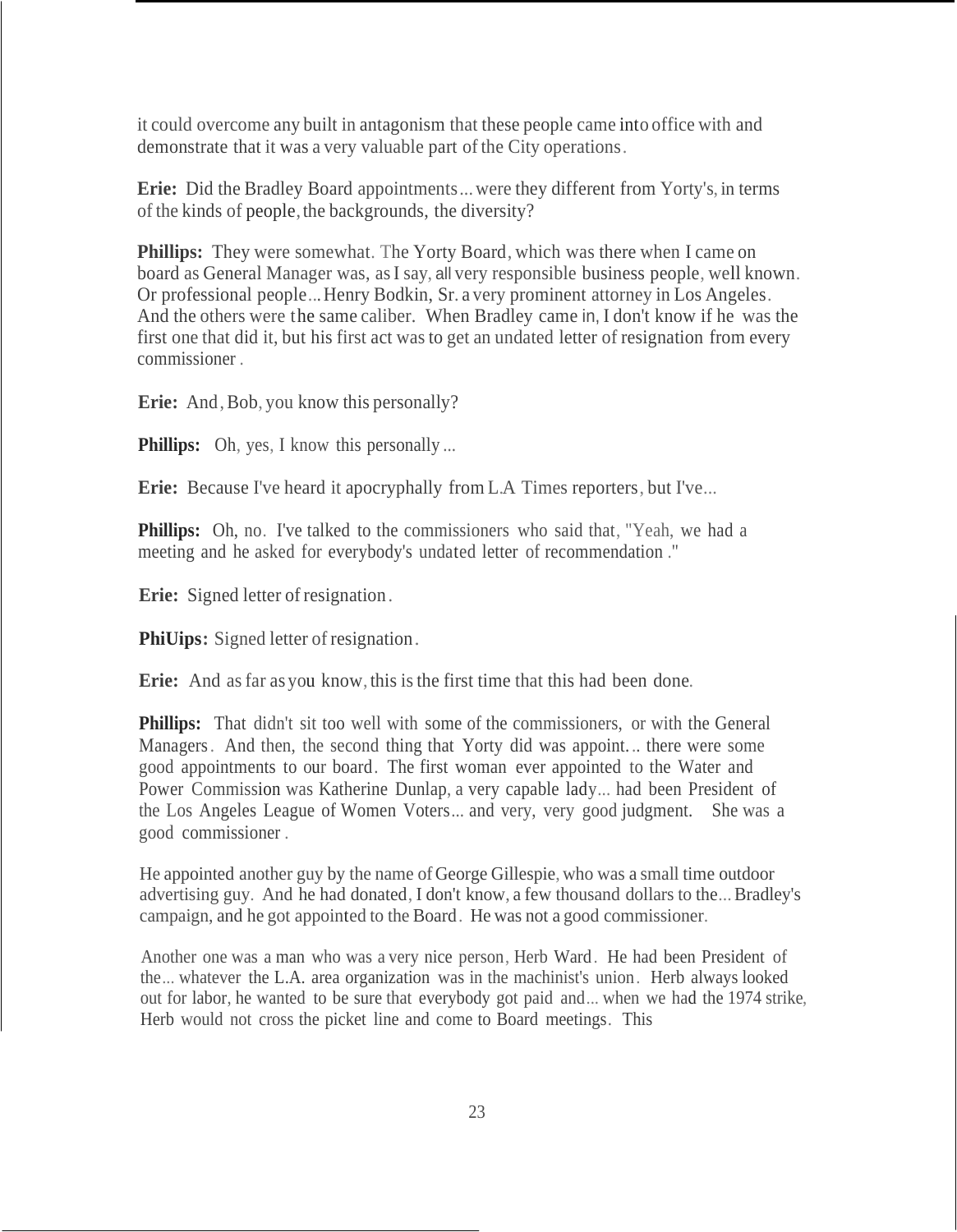disappointedme. Imean if hehadresigned fromtheBoard,Iwouldhaveunderstood it. But to have stayed... to have kept his position on the Board, but to refuse to cross the picketlinehewasshowingaverydividedallegiance, felt. Therewere others onthe BradleyBoardthatwere, in my view, not atallqualifiedtobethere.

**Erie:** Wasthisjust a payback for political orfinancial support?

**Phillips**: In some cases, definitely. I think the appointment of Kathleen Dunlap was political in that she was the first woman on the Board, this did a lot for him in times of ...

**Erie:** But he was moving the appointment process away from the old, downtown business community and professional...

**Phillips:** Oh, yes...

**Erie:** Whereas with Poulson and with Yorty there was much more of a sense of the economic notables. Were there any Jewish appointments to the Board? We know that Bradley fashioned this Black-Jewish coalition.

**Phillips:** Yeah, one of the best Board members we had was an attorney who was Jewish and I can't think of his name. But excellent... he saw the purpose of a commissioner and he performed it just admirably. Very intelligent. Non-political. He was an ideal commissioner. He really was.

**Erie:** So you really had the Bradley coalition of women, of minorities...

**Phillips:** Yeah, Dearborn, incidentally was a black. ..

**Erie:** Right, the Jewish community and Labor, it was constituency politics, is what we call it.

**Phillips:** So these were the things that motivated Bradley, not so Yorty, at least when I came on board. Fortunately, the two mayors that I had anything to do with, I got along finepersonally.

**Erie:** But they still don't get along today with each other.

**Phillips:** No, they don't. And, you know, like Bradley... during the time I was General Manager, we were building... we were a 21.3% participant in the Navajo coal-fired power plant. Over in Page, Arizona . Actually on the Navajo Reservation. There was a lot of environmental antagonism toward any coal-fired power plant inthose days, as there is even more so now. And the anti-power plant people, not the Navajo's really, but the antipower plant people, got to the Navajo people... some of them... they found some sympathizers... and they brought those people over to a City Council meeting.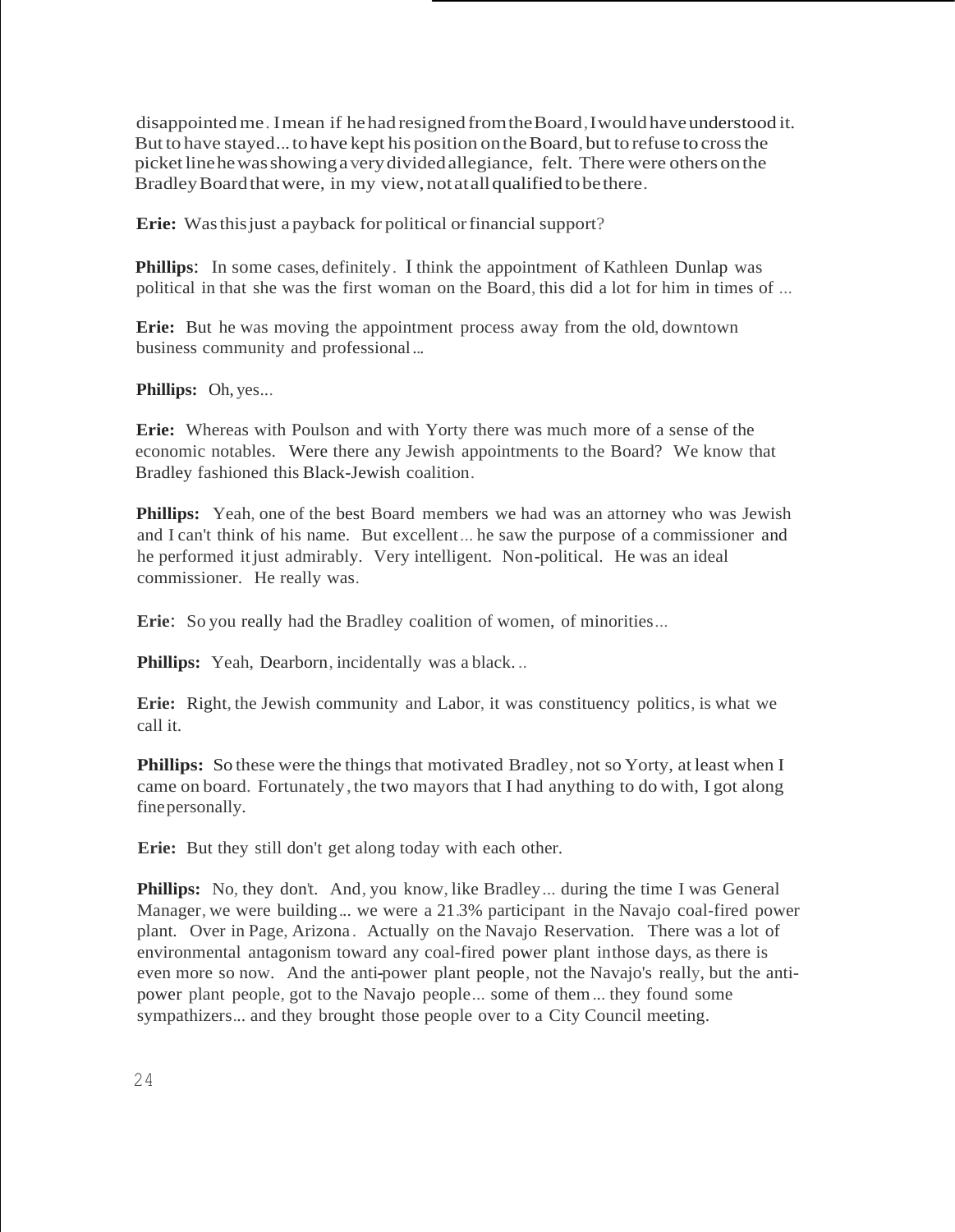Iremember one City Council meeting when ayoungNavajo woman dressed in her beautiful native dresswith ababyinonearmandalarge lumpofcoalintheother hand. And sheappeared before the counc soequipped, and gaveatear-jerking storyabout whatthisplantwould dototheNavajopeopleandhowitwould violate a lotoftheir religious things and it would disrupt their reservation and the fumes from the coal plant would kill them all... Oh, she made a real statement... Because of this, the City Council refused to approve the participation agreement. All the participants in the plant, and there were several of them, had to sign a participation agreement that they would abide by certain contractual agreements in building the plant and operating the plant. And the City Council had to approve that participation agreement, as did the Mayor.

The Mayor was very little help in fighting that. He tended to side with the City Council. I flew over to Page, Arizona with him one time on a private trip where we had some commissioners with us. And Italked to Peter McDonnell, at that time the president of the Navajo Tribe, about it all. And coming back...we landed at the airport and my car was there and I brought Tom Bradley home, back to the City Hall. Talked to him on the way back, and he was very understanding but he would not really come out and fight on the issue. That I didn't like. He would not fight the Council on it. Now, what was his problem there, I don't really know. Ultimately, we got the participation agreement signed. The plant was almost built by the time we did it. We got a lot of understanding from the other participants. But this sort of thing did not paint a good picture of the Department in its operation among other major utilities in the west. And this includes investor-owned utilities, there are investor-owned utilities participating in that plant.

The mayor and the City Council could do so much to support the Department and benefit from the Department, which they do anyway, but they seem reluctant to do it. There are a great many occasions where I went over to the City Council and talked to individual Councilmen and they would understand and they would nod their heads and "That sounds good to me.<sup>11</sup> <sup>11</sup>Yeah, I think we can go with that." And then we would come into the general Council meeting and particularly if the TV lights and camera were on they would start berating me and any other Department representative who was there for what we were trying to do. And the very ones who had said encouraging things to me voted against it and participated in berating me for even thinking of doing this, you know. This works very rapidly in destroying your trust of these people.

**Erie:** Bob, would you say there was Council meddling in rate setting? What about long tenn contracts and leases? I'm just looking at the kinds of powers that the City Council has relative to the Mayor over the Department. And also, doesn't the Council have to approve financing agreements? Revenue bonds and things like that? Or is that done unilaterally by the Department?

**Phillips:** I'm not certain of this, I've kind of forgotten. But the Council gave the Department authority to proceed with revenue bonds, of the negotiations.

**Erie:** But it was a power that had been originally reserved for them... in the Charter.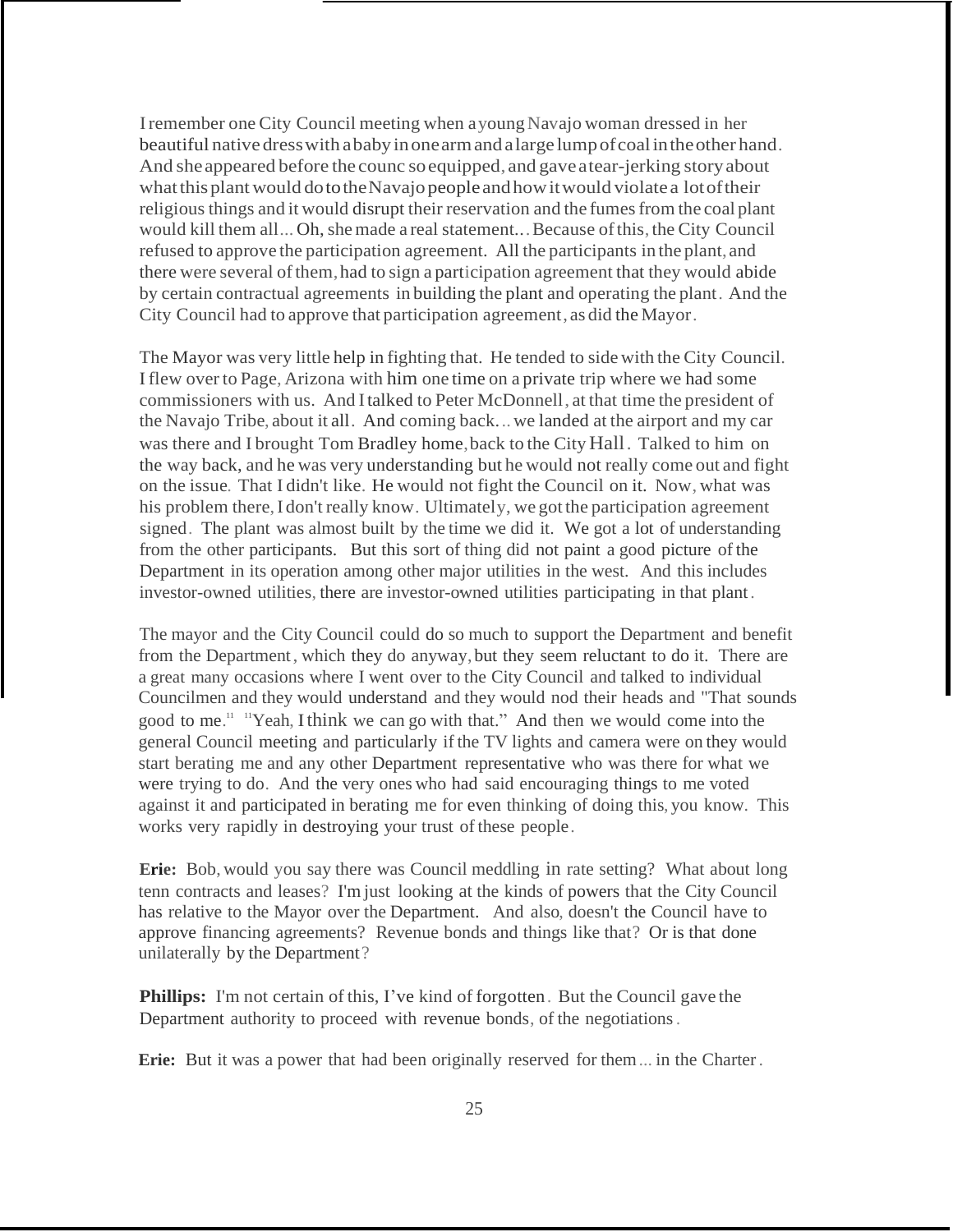**Phillips:** Yes it was...

**Erie:** And they delegated it...

**Phillips:** And they delegated it...that was a good thing of course. And that worked all right. Years ago, when the Department was still growing rapidly... during W.W.II, before W.W.II, and during and shortly after...the Department...the only hold the Council had on the Department was approving rate increases. Otherwise it had very little hold, because we didn't... we had these other arrangements on contracts. Itwas very seldom that we had major contracts that required their approval, and usually they understood the importance of it... there was no argument.

But when the Department was growing rapidly, they didn't need rate increases. They did what they pleased. The Council had no control. The Councilmen used to come over to the Department to talk to the management and the Board. And this galled them I'm sure, but that's what they did. And the Department didn't do too much to soften that blow, which I think they probably should have.

Anyway, later on when the Department's costs went up and there were no longer economies of scale and a lot of things changed where we had to start going over for rate increases. Then the Council really started meddling, as you say. Mostly though it was with respect to the rate increases. They made it clear that there had to be a quid pro quo in approving rate increases, where "we'll do this, but there are some things you have to do for us..."

**Erie:** And what were those things?

**Phillips**: Oh my gosh, I've forgotten the details of it. But individual Councilmen had things they wanted done in their districts... a new substation...

Erie: We call it pork barrel projects...

**Phillips:** Yeah, right. Costly things that didn't do much to generate new revenue, that sort of thing. There was something else that I was going to mention about my attitude toward the Council. I've kind of forgotten what it was...

**Erie:** Well, Bob, what about the role of interest groups operating on the Council? In previous conversations we talked about how the environmental movement was seen to become a major, major player...

**Phillips:** Well, of course, the episode with the Navajo power plant was a case greatly in point, there. That was environmental action that was trying to stop the power plant, or throw a monkey wrench in it. I felt that the Mayor and the Council did very little to help solve or fight the Mono Basin matter. The environmentalists got to them... and Joel Wachs not too long ago in fact said with a lot of disdain about the Department:"Why